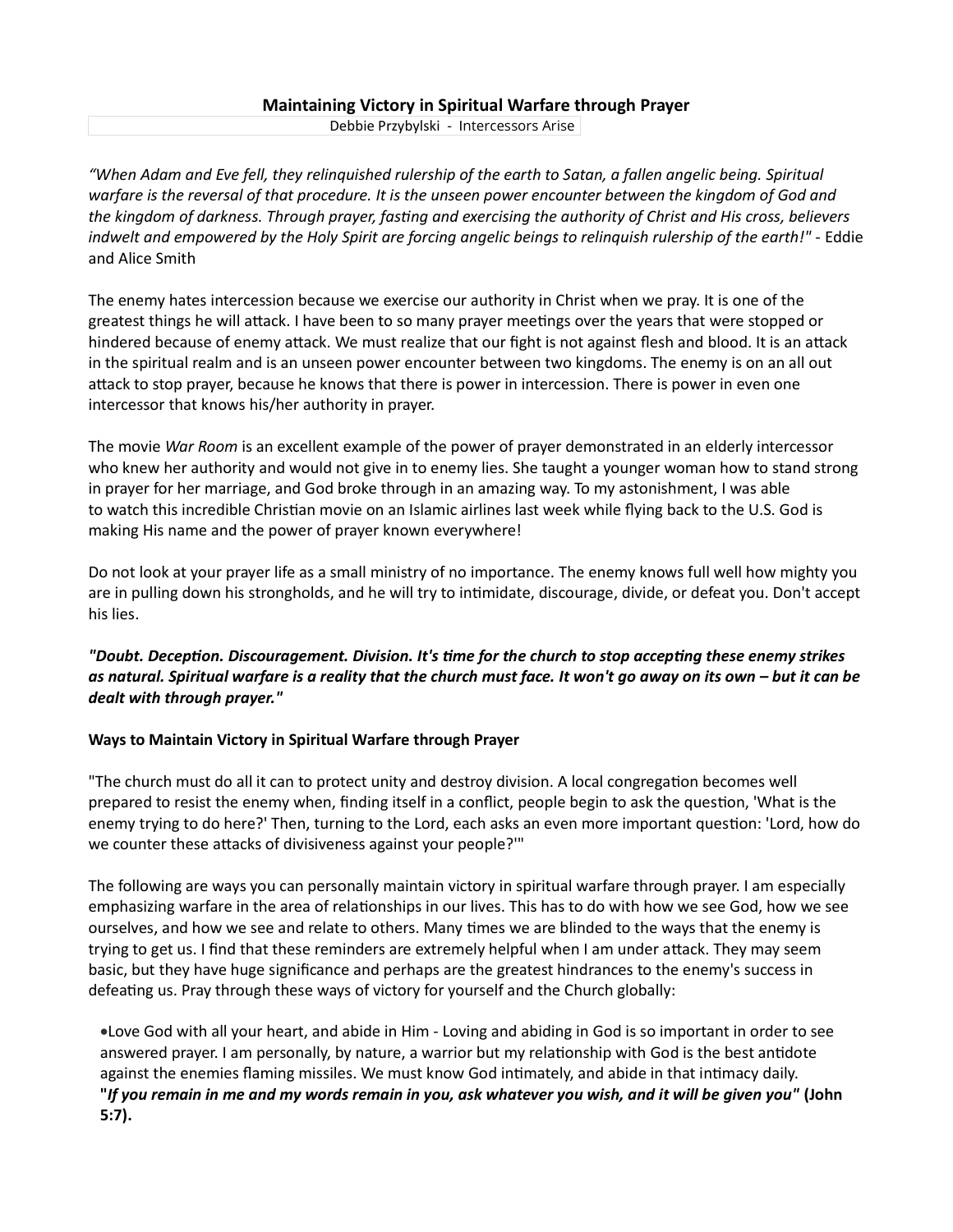Speak out the aƩributes of God, and praise him daily in prayer - Worship is a powerful form of warfare. Praying and singing out loud about the greatness of God during moments when you are emotionally down makes a huge difference. Your heart begins to rise up, your feelings change, and you see the sovereignty and greatness of God.

# "Therefore God exalted him to the highest place and gave him the name that is above every name, that at the name of Jesus every knee should bow, in heaven and on earth and under the earth, and every tongue confess that Jesus Christ is Lord, to the glory of God" (Philippians 2:9-11).

•Know your identity in Christ-Your personal identity in Christ is the enemy's strategy of attack against you. Know in your heart God's incredible love for you. You are the beloved of God, a royal priest, the apple of God's eye, and so much more. Remind yourself of these things. Pray God's identity over your life using Psalm 139. You are God's masterpiece.

# "For you created my inmost being; you knit me together in my mother's womb. I praise you because I am fearfully and wonderfully made" (Psalm 139:13-14).

Depend on God's wisdom and not your own- Understand the ways of God, and rely on His sufficiency. He is all-wise and all-knowing. Pray for the Spirit of wisdom and revelation in your life and decisions daily. Take time to listen to God.

# "I keep asking that the God of our Lord Jesus Christ, the glorious Father, may give you the Spirit of wisdom and revelation, so that you may know him better" - (Ephesians 1:17).

•Know God's Word as your weapons against the enemy's lies- The Bible is your main defensive, for it is the truth that sets you free. Pick up your shield of faith, and protect your mind with the helmet of salvation. Speak out truth and faith. Strongholds come in through the mind, and God's Word is a mighty weapon against them. Use God's Word in your prayer times.

### "Then you will know the truth, and the truth will set you free" - (John 8:32).

Grow in holiness and humility- Humility enables you to receive the grace of God. It is opposite of the enemy. When you are submitted to God, the enemy flees. Pray for humility and holiness in your life, and offer your life to God as a living sacrifice.

### "Therefore, I urge you, brothers, in view of God's mercy, to offer your bodies as living sacrifices, holy and pleasing to God – this is your spiritual act of worship" - (Romans 12:1).

Guard your relaƟonships, and pracƟce peace and love- Know the power of words, and watch your tongue carefully. Speak life words of peace and love rather than death words. Watch all criticism. Pray for your relationships and your church.

### "Love must be sincere. Hate what is evil; cling to what is good. Be devoted to one another in brotherly love. Honor one another above yourselves" - (Romans 12:9-10).

Forgive quickly, and walk in unity- Learn to forgive quickly, and bless others. We can have no authority over a nation, city, or neighborhood when we have unforgiveness in our hearts. Release forgiveness and blessings to all. Ask for forgiveness quickly when you sin.

# "Bear with each other and forgive whatever grievances you may have against one another. Forgive as the Lord forgave you. And over all these virtues put on love, which binds them together in perfect unity" - (Colossians 3:13-14).

• Have extended times of prayer and fasting - Learn to exercise the authority you have in Christ. Extended times in prayer and fasting increase spiritual authority. You are seated with Christ. Ask God to give you and your church grace for prayer and fasting. See Isaiah 58:6-14 for 18 benefits of fasting.

"Blow the trumpet in Zion, consecrate a fast, call a sacred assembly'" - (Joel 2:15).